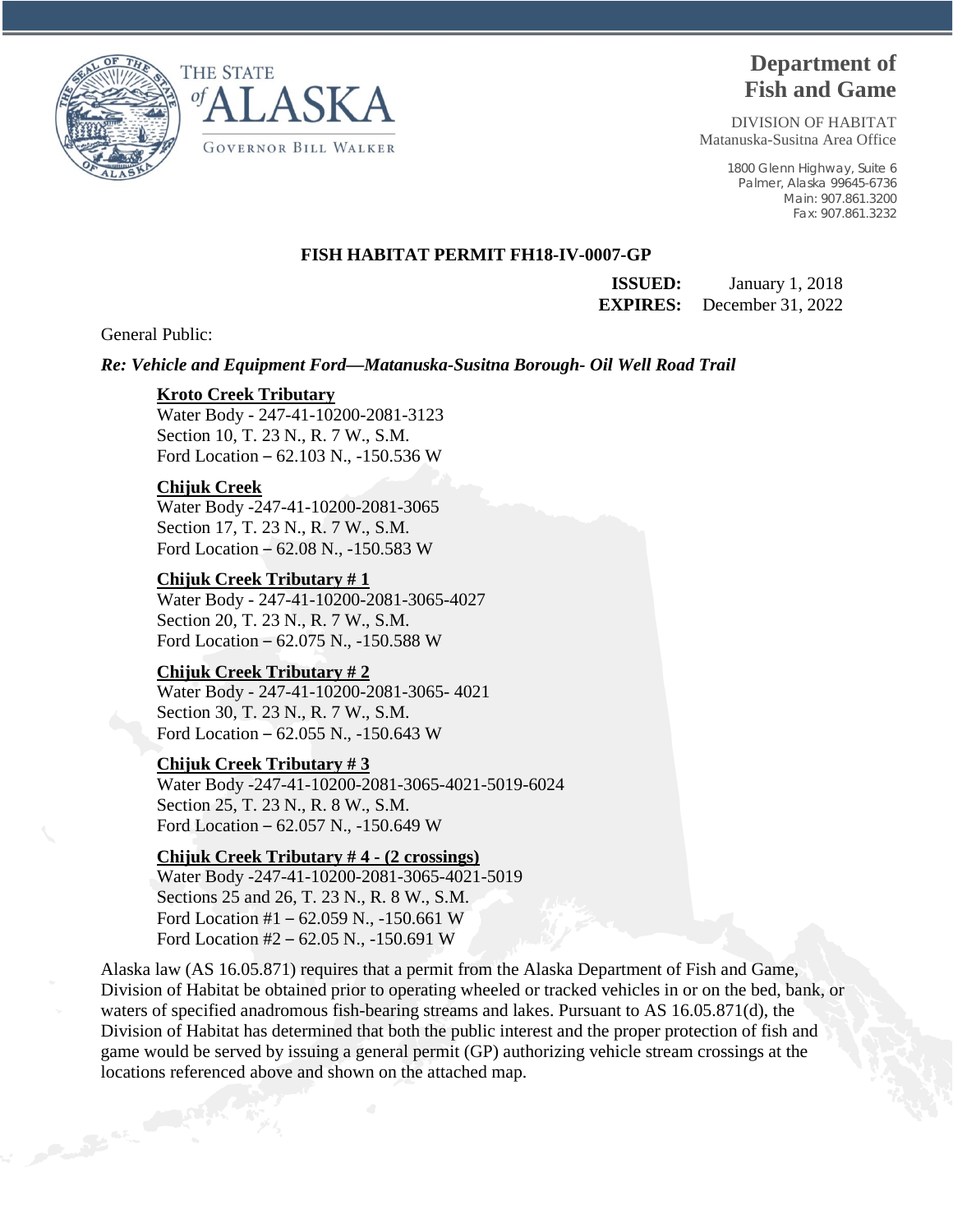This GP authorizes stream crossings and the operation of ground contact vehicles at the abovereferenced locations with a dry weight of up to 10,000 pounds. For purposes of this permit, the dry weight of a vehicle is the weight of the vehicle without passengers and cargo, as specified by the manufacturer. The off-road use of any vehicle in excess of 10,000 lbs dry weight is not authorized under this General Permit. Ground contact vehicles with a dry weight of more than 10,000 pounds are required to obtain an individual Fish Habitat Permit before crossing any anadromous fish bearing waterway. Please contact the Palmer Division of Habitat for permit application materials and/or additional information (907-861-3200).

The above referenced streams have all been specified as important habitat for salmon. They also support a variety of resident fish species.

In accordance with AS 16.05.871(d), the movement of wheeled or tracked vehicles on the bed and banks at the stream fords (listed above) is authorized subject to the following stipulations:

- 1. **This permit must be in your possession during stream crossings.**
- 2. **Stream crossings shall be made as directly as possible**. This is usually perpendicular to the flow of the water. However, the Division of Habitat is aware that the safest route across a stream may not be perpendicular to the flow. Because of this, non-perpendicular crossings may be necessary for safety and are allowed when appropriate.
- 3. **Vehicle operations within streams shall be limited to that necessary to safely cross the**  water body. Driving a vehicle up and downstream for any other purpose, including general recreation, is strictly prohibited.
- 4. **Vehicles may not linger or delay while crossing streams.** Washing mud from vehicles while the vehicle is in the flowing waters of a stream is prohibited.
- 5. **Ground contact vehicles shall not be parked below the ordinary high water line of any anadromous stream**.
- 6. **The bed or banks of these specified water bodies shall not be altered or disturbed in any way to facilitate stream crossings.** Existing fords shall not be modified, expanded, repaired, or otherwise changed without the prior written approval of the Division of Habitat.

# **Please be reminded that harassing fish while crossing any stream is prohibited by state law (5 AAC 75.060).**

You are responsible for the actions of contractors, agents, or other persons who perform work to accomplish the approved activity. For any activity that significantly deviates from the approved plan, you shall notify the Division of Habitat and obtain written approval in the form of a permit amendment before beginning the activity. Any action that increases the project's overall scope or that negates, alters, or minimizes the intent or effectiveness of any stipulation contained in this permit will be deemed a significant deviation from the approved plan. The final determination as to the significance of any deviation and the need for a permit amendment is the responsibility of the Division of Habitat. Therefore, it is recommended you consult the Division of Habitat immediately when a deviation from the approved plan is being considered.

For the purpose of inspecting or monitoring compliance with any condition of this permit, you shall give an authorized representative of the State free and unobstructed access, at safe and reasonable times, to the permit site. You shall furnish whatever assistance and information as the authorized representative reasonably requires for monitoring and inspection purposes.

This letter constitutes a permit issued under the authority of AS 16.05.871. Please be advised that this determination applies only to activities regulated by the Division of Habitat; other agencies also may have jurisdiction under their respective authorities. This determination does not relieve you of your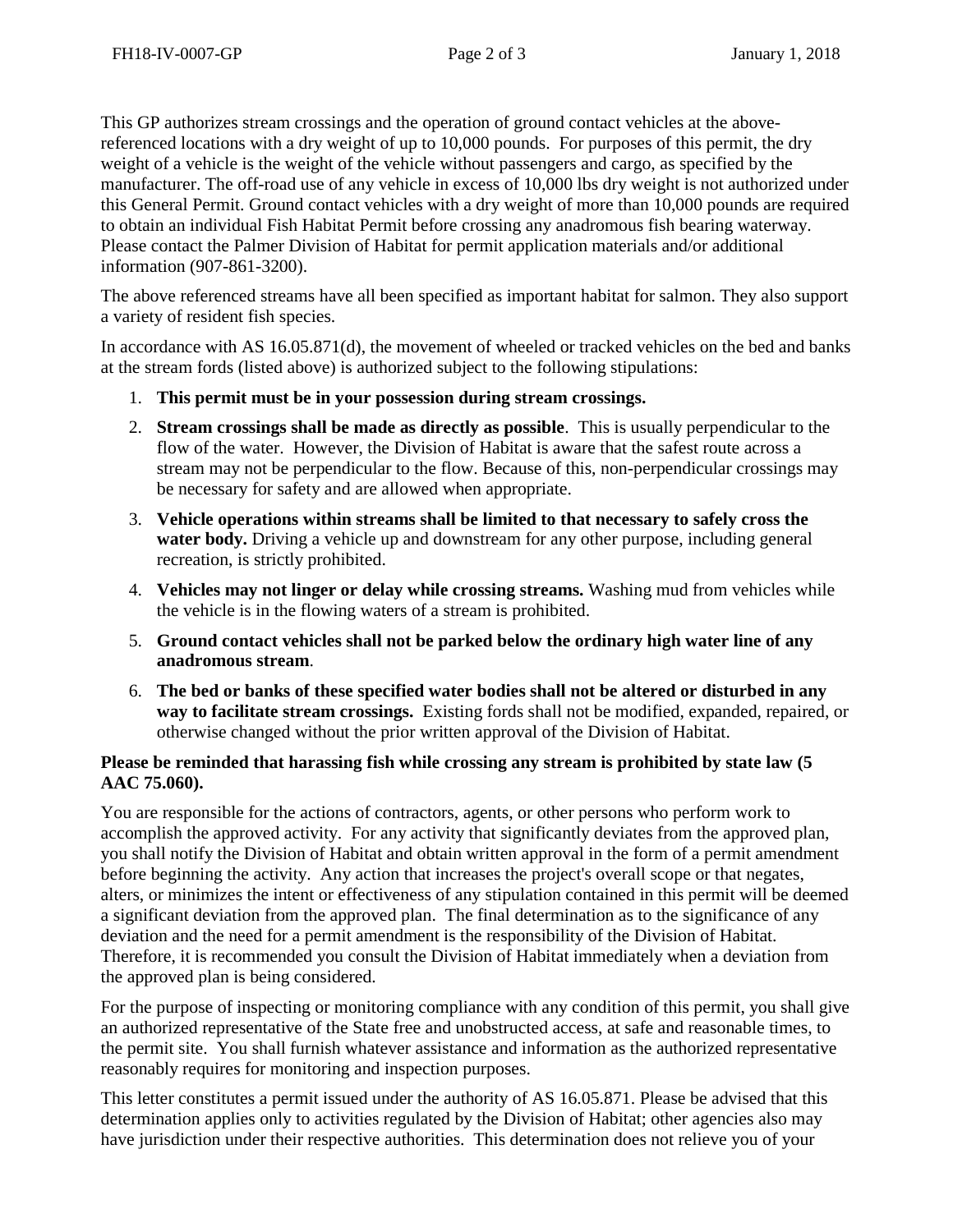responsibility to secure other permits; state, federal, or local. You are still required to comply with all other applicable laws.

In addition to the penalties provided by law, this permit may be terminated or revoked for failure to comply with its provisions or failure to comply with applicable statutes and regulations. The department reserves the right to require mitigation measures to correct disruption to fish and game created by the project and which was a direct result of the failure to comply with this General Permit or any applicable law.

You shall indemnify, save harmless, and defend the department, its agents, and its employees from any and all claims, actions, or liabilities for injuries or damages sustained by any person or property arising directly or indirectly from permitted activities or your performance under this permit. However, this provision has no effect if, and only if, the sole proximate cause of the injury is the department's negligence.

This permit decision may be appealed in accordance with the provisions of AS 44.62.330-630.

If you have any questions, please call the Palmer Division of Habitat at (907) 861-3200.

Sincerely,

Sam Cotten, Commissioner

By: Ron Benkert, Regional Manager Division of Habitat (907) 861-3200

Attachment: Oil Well Road Trail Crossing Map

-jmk

- cc: S. Ivey, SF A. Ott, Habitat
- D. Massie, AWT. Pagemaster, COE.

| T. Hansen, SF   | D. Dahl, AWT |
|-----------------|--------------|
| C. Larson, DMLW | T. Long, SF  |